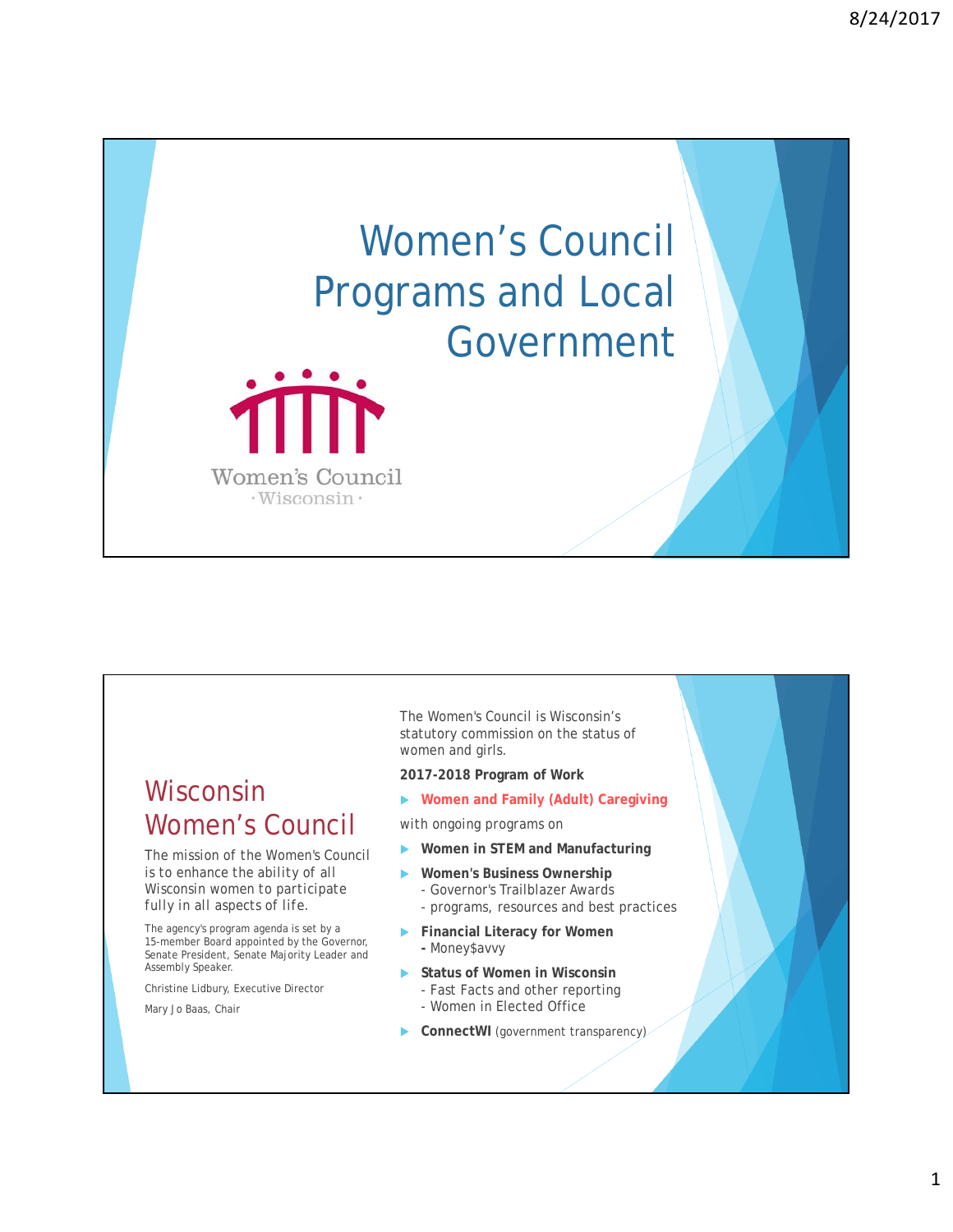### Benchmarking Women in Elected Office **L**ocal Government

### DID YOU KNOW …

Wisconsin is home to 2,350 local elected bodies, including - City Councils, County Boards, Village Boards, Town Boards and School Boards

… with a combined total of more than 13,000 elected officials.

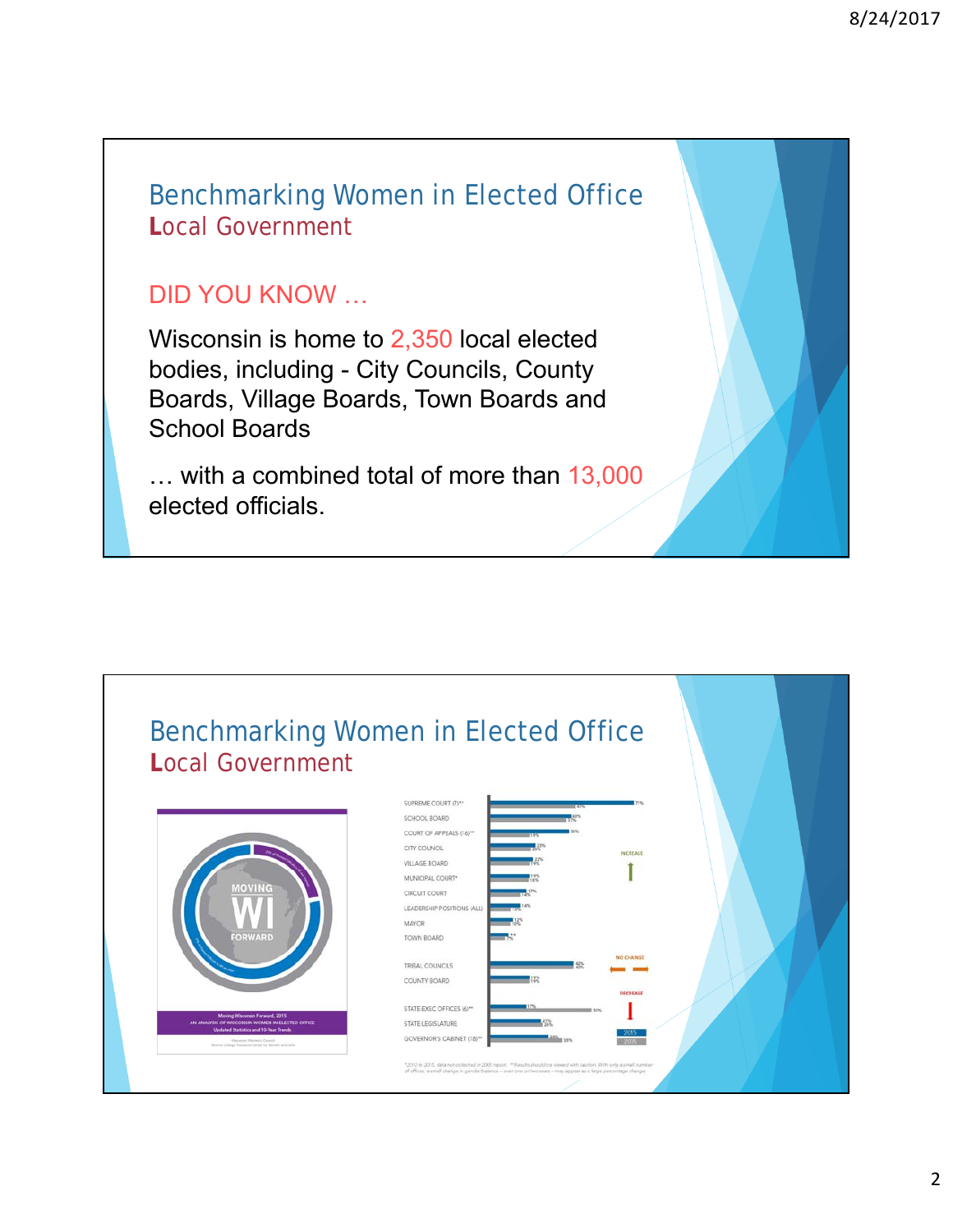

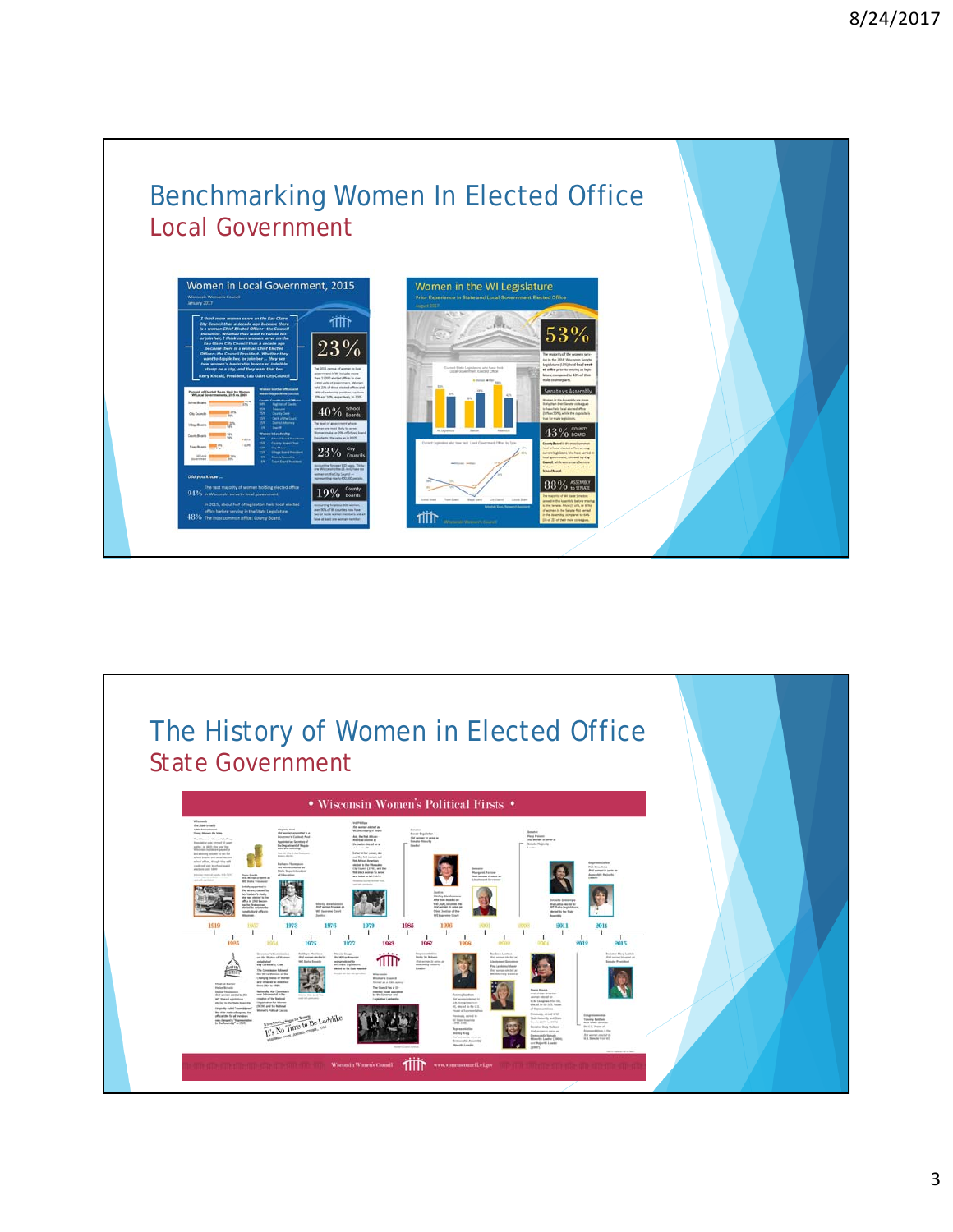### The History of Women In Elected Office Local Government

Historical Timeline of Women's Political Firsts in Local Government

**WE NEED YOUR HELP!** to uncover the history of women across Wisconsin that served in local elected office.

Our goal is to identify these trailblazing women and write their stories back into women's political history in Wisconsin.

#### **Who were the first women to hold elected office in your local community?**

First Female County Board Supervisor? Mayor? Village Trustee? Alderwoman? Clerk?

Share info at Facebook @WIwomenscouncil or by email at womenscouncil.@Wisconsin.gov



# Recognizing Website Transparency Local Government



- Promoting online access to information on elected officials and public meetings.
- Awarded to local governments for excellence in providing easily accessible and timely information on local elected officials, and opportunities to participate in and learn about the workings of public decision-making bodies such as boards and committees -- key elements in ensuring citizen participation and the democratic process.
- From School Boards to County Boards, Online Application. No cost to apply or be recognized.
- Joint initiative of the Women's Council, WI Newspapers and WI Broadcasters Associations

www.womenscouncil.wi.gov/ConnectWI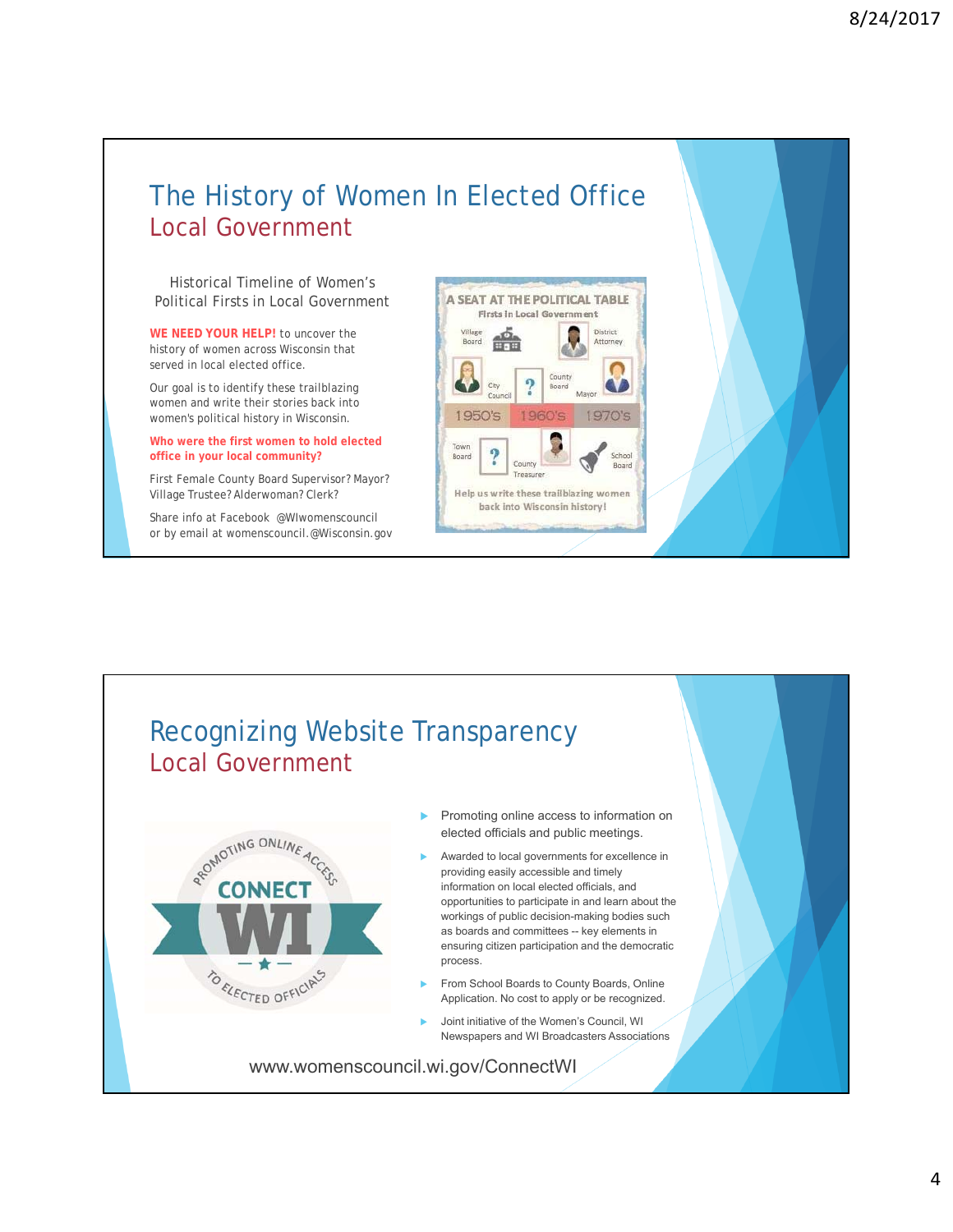## Celebrating Women's Business Ownership Anyone May Nominate a Trailblazer